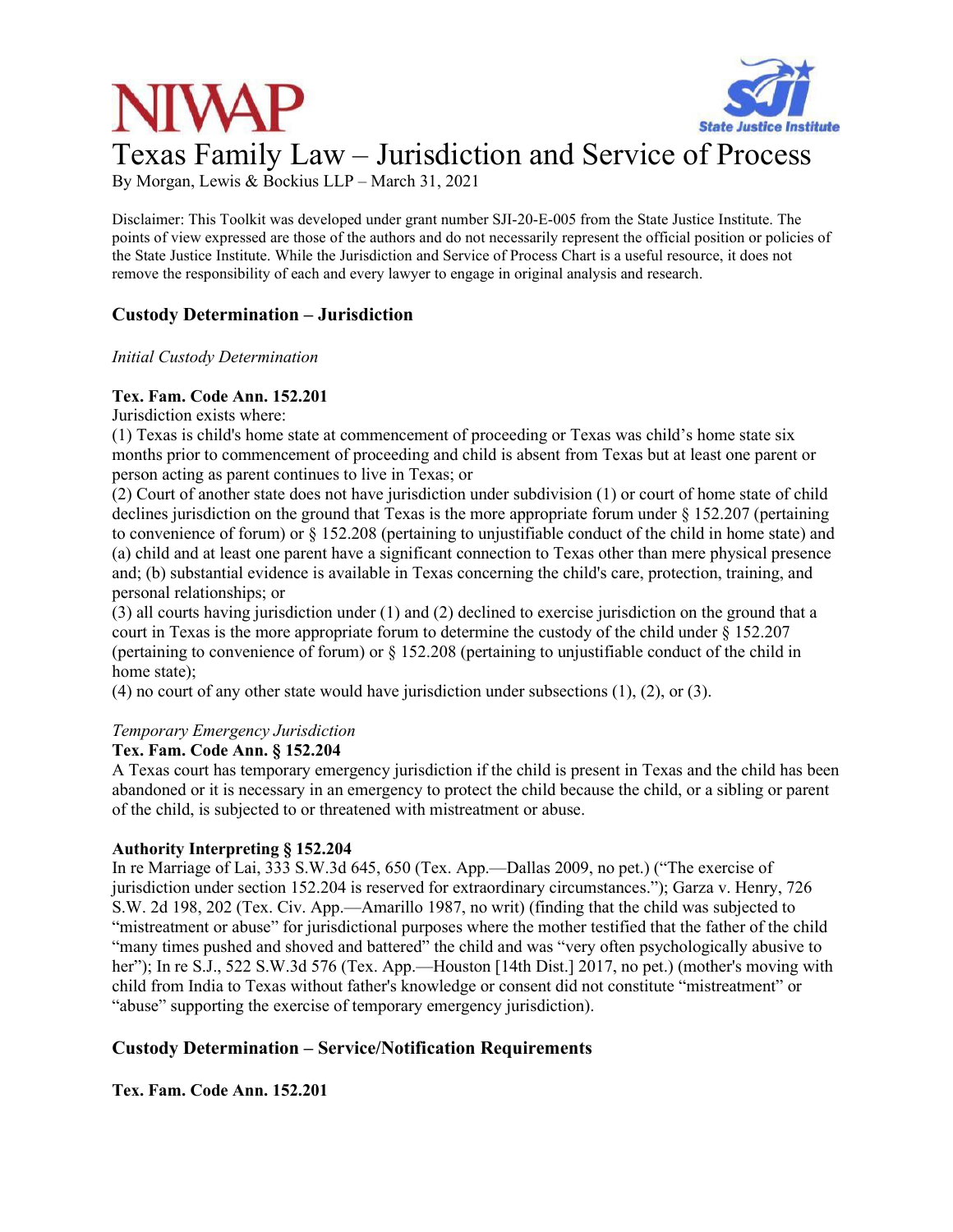



Before a child custody determination is made under Chapter 152 of the Texas Family Code, notice and an opportunity to be heard in accordance with the standards of Section 152.108 must be given to: (1) all persons entitled to notice under the law of this state as in child custody proceedings between

residents of this state;

(2) any parent whose parental rights have not been previously terminated; and

(3) any person having physical custody of the child.

#### **Tex. Fam. Code Ann. 152.201**

(a) Notice required for the exercise of jurisdiction when a person is outside this state may be given in a manner prescribed by the law of this state for service of process or by the law of the state in which the service is made. Notice must be given in a manner reasonably calculated to give actual notice but may be by publication if other means are not effective.

(b) Proof of service may be made in the manner prescribed by the law of this state or by the law of the state in which the service is made.

(c) Notice is not required for the exercise of jurisdiction with respect to a person who submits to the jurisdiction of the court.

## **Paternity and Child Support Proceeding – Jurisdiction**

#### **Tex. Fam. Code Ann. § 159.201**

Jurisdiction permitted in a proceeding against a non-resident defendant to establish or enforce a support order or to determine parentage of a child if:

(1) the individual is personally served in State;

(2) the individual submits to the jurisdiction of the State (by entering general appearance or filing a responsive document having the effect of waiving any contest to personal jurisdiction);

(3) the individual resided with child in the State;

(4) individual resided in the State and previously paid prenatal expenses or support for child;

(5) child resides in State as a result of the individual's acts or directives;

(6) individual engaged in sexual intercourse in State and child may have been conceived in State;

(7) individual asserted parentage in the paternity registry maintained in the State's vital statics unit; or

(8) any other basis for jurisdiction consistent with State and US constitutions for the exercise of personal jurisdiction.

## **Paternity and Child Support Proceeding – Service/Notification Requirements**

See above explanation of means of notice and service under Tex. Fam. Code Ann. § 159.201 and the general rules for service of non-resident defendants.

## **Child Abuse/Neglect Proceeding – Jurisdiction**

#### **Tex. Fam. Code Ann. § 262.002**

A suit brought by a governmental entity to protect the health and safety of a child from abuse or neglect may be filed in a court with jurisdiction to hear the suit in the county in which the child is found.

## **Child Abuse/Neglect Proceeding – Service/Notification Requirements**

**Tex. Fam. Code Ann. § 262.101**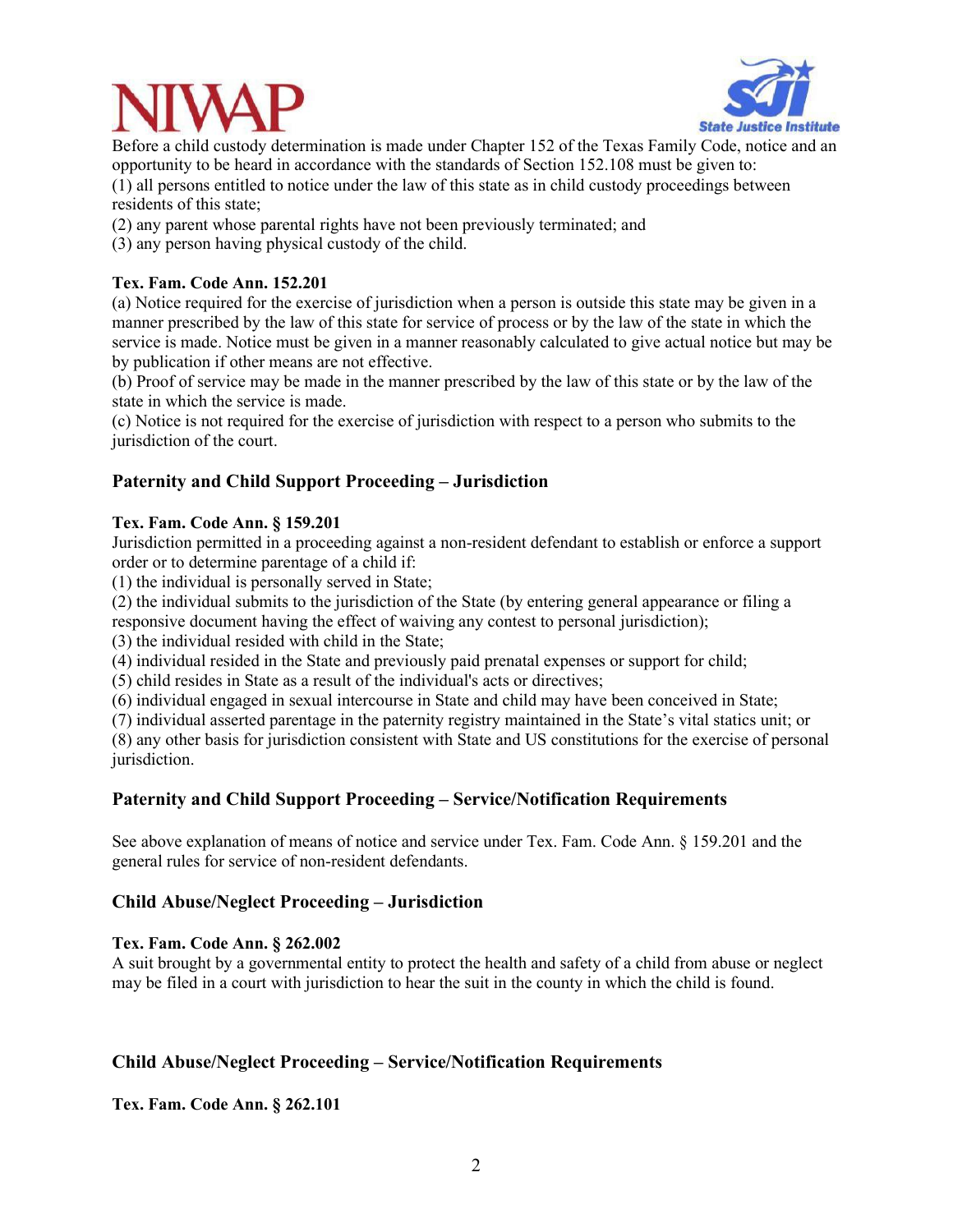



An original suit filed by a governmental entity that requests permission to take possession of a child without prior notice and a hearing must be supported by an affidavit sworn to by a person with personal knowledge and stating facts sufficient to satisfy a person of ordinary prudence and caution that:

(1) there is an immediate danger to the physical health or safety of the child or the child has been a victim of neglect or sexual abuse;

(2) continuation in the home would be contrary to the child 's welfare;

(3) there is no time, consistent with the physical health or safety of the child, for a full adversary hearing under Subchapter C; and

(4) reasonable efforts, consistent with the circumstances and providing for the safety of the child, were made to prevent or eliminate the need for the removal of the child.

#### **Tex. Fam. Code Ann. § 262.102**

Before a court may, without prior notice and a hearing, issue a temporary order for the conservatorship of a child under Section  $105.001(a)(1)$  or a temporary restraining order or attachment of a child authorizing a governmental entity to take possession of a child in a suit brought by a governmental entity, the court must find that:

(1) there is an immediate danger to the physical health or safety of the child or the child has been a victim of neglect or sexual abuse;

(2) continuation in the home would be contrary to the child 's welfare;

(3) there is no time, consistent with the physical health or safety of the child and the nature of the emergency, for a full adversary hearing under Subchapter C; and

(4) reasonable efforts, consistent with the circumstances and providing for the safety of the child, were made to prevent or eliminate the need for removal of the child.

#### **Tex. Fam. Code Ann. § 262.109**

(a) The state must give written notice to each parent of the child or to the child 's conservator or legal guardian when a representative of the state takes possession of a child under this chapter.

(b) The written notice must be given as soon as practicable, but in any event not later than the first business day after the date the child is taken into possession.

## **Divorce and Legal Separation – Jurisdiction**

#### **Tex. Fam. Code Ann. § 82.003**

(a) If the petitioner in a suit for dissolution of a marriage is a resident or a domiciliary of Texas at the time the suit for dissolution is filed, the court may exercise personal jurisdiction over the respondent or over the respondent 's personal representative although the respondent is not a resident of this state if:

(1) this state is the last marital residence of the petitioner and the respondent and the suit is filed before the second anniversary of the date on which marital residence ended; or

(2) there is any basis consistent with the constitutions of this state and the United States for the exercise of the personal jurisdiction.

(b) A court acquiring jurisdiction under this section also acquires jurisdiction over the respondent in a suit affecting the parent-child relationship.

## **Divorce and Legal Separation – Service/Notification Requirements**

**Texas Rule of Civil Procedure 108**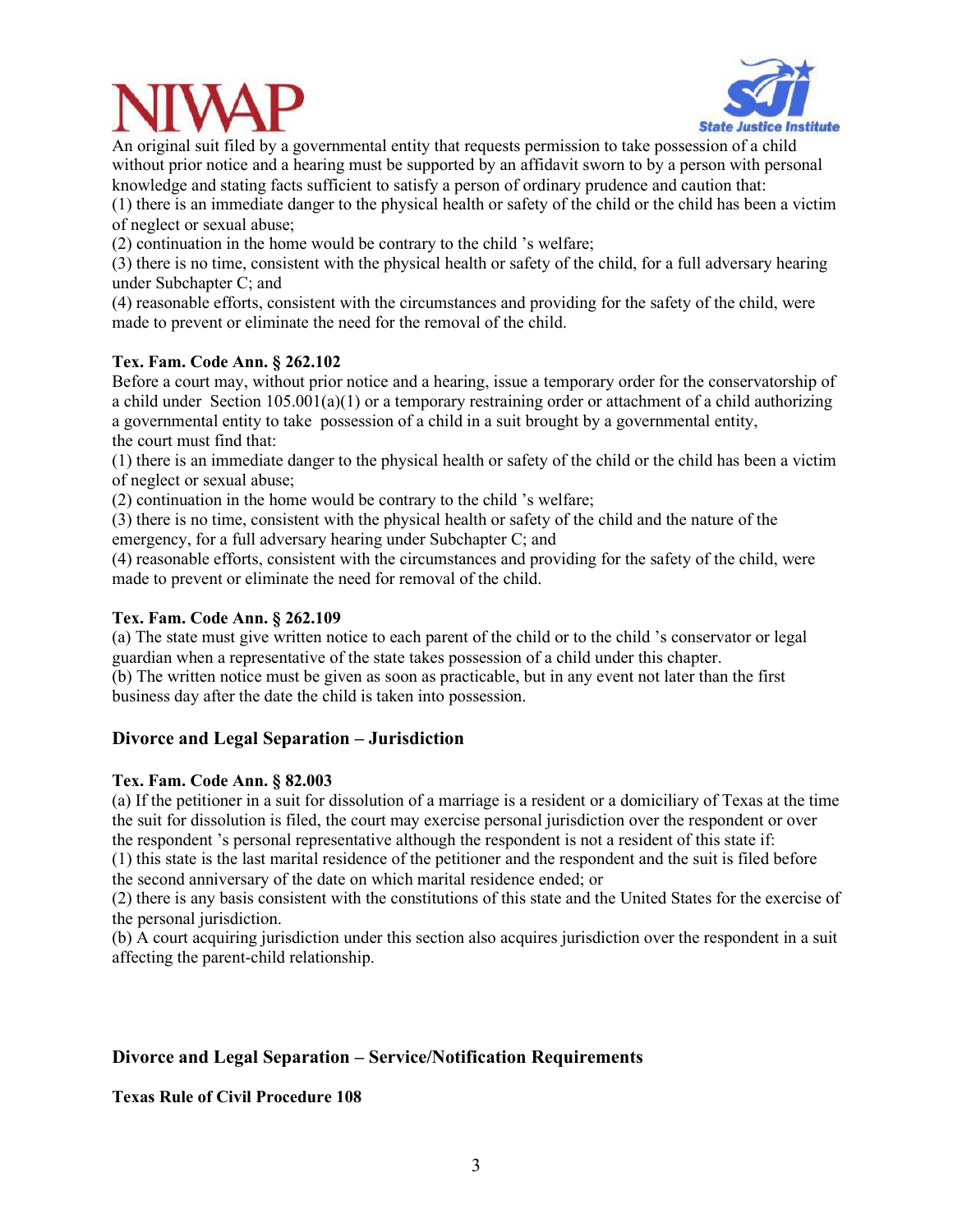

Where the defendant is absent from Texas, or is a nonresident of Texas, the form of notice to such defendant of the institution of the suit shall be the same as prescribed for citation to a resident defendant; and such notice may be served by any disinterested person who is not less than eighteen years of age, in the same manner as provided in Texas Rule of Civil Procedure 106.

# **Adoption Proceeding – Jurisdiction**

## **Tex. Fam. Code Ann. § 103.001**

A suit in which adoption is requested may be filed in the county where the child resides or in the county where the petitioner's reside, regardless of whether another court has continuing exclusive jurisdiction, and a court that has continuing exclusive jurisdiction is not required to transfer the suit affecting the parent-child relationship to the court in which the adoption suit was filed.

## **Tex. Fam. Code Ann. § 162.001**

A child residing in Texas may be adopted if:

(1) the parent-child relationship as to each living parent of the child has been terminated or a suit for termination is joined with the suit for adoption;

(2) the parent whose rights have not been terminated is presently the spouse of the petitioner and the proceeding is for a stepparent adoption;

(3) the child is at least two years old, the parent-child relationship has been terminated with respect to one parent, the person seeking the adoption has been a managing conservator or has had actual care, possession, and control of the child for a period of six months preceding the adoption or is the child's former stepparent, and the non-terminated parent consents to the adoption; or

(4) the child is at least two years old, the parent-child relationship has been terminated with respect to one parent, and the person seeking the adoption is the child's former stepparent and has been a managing conservator or has had actual care, possession, and control of the child for a period of one year preceding the adoption.

# **Adoption Proceeding – Service/Notification Requirements**

# **Tex. Fam. Code Ann. § 162.0045; 162**

The court shall grant a motion for preferential setting for a final hearing on an adoption, and the adopting parents as well as the child to be adopted, if he or she is 12 or older, must attend the hearing unless the court waives this requirement.

## **Tex. Fam. Code Ann. § 160.402**

(a) Except as otherwise provided by Subsection (b), a man who desires to be notified of a proceeding for the adoption of or the termination of parental rights regarding a child that he may have fathered may register with the registry of paternity:

(1) before the birth of the child; or

(2) not later than the 31st day after the date of the birth of the child.

(b) A man is entitled to notice of a proceeding described by Subsection (a) regardless of whether he registers with the registry of paternity if:

(1) a father-child relationship between the man and the child has been established under this chapter or another law; or

(2) the man commences a proceeding to adjudicate his paternity before the court has terminated his parental rights.